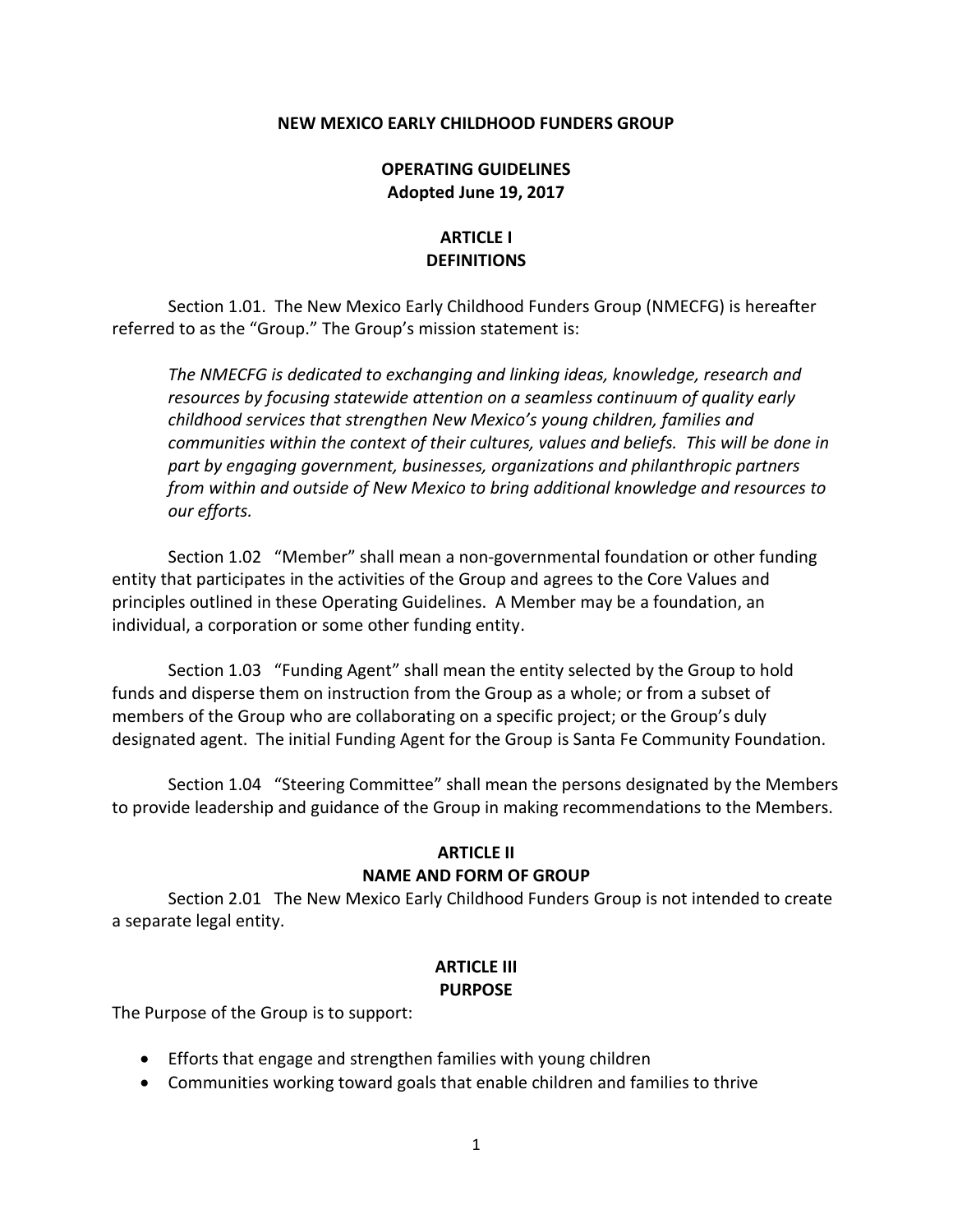- Organizations and programs that demonstrate best practices in serving young children and families with measurable and sustainable outcomes, including strengthening the early childhood workforce
- Policy, governance and statewide funding opportunities that fortify New Mexico's children, families and communities
- Further promotion and growth of philanthropic investment for early childhood in New Mexico.

# **ARTICLE IV MEMBERSHIP**

Section 4.01 A Member may be allowed to join the Group by a majority vote of the current Group members. Other than consultation, a member shall not be a direct service provider.

Section 4.02 Charter Members include: the Brindle Foundation, the McCune Charitable Foundation, the W.K. Kellogg Foundation, the J. F Maddox Foundation, the Santa Fe Community Foundation, the Thornburg Foundation, the Los Alamos National Laboratory Foundation, the Phillips Foundation, and the Alliance for Early Success.

# **ARTICLE V ADMINISTRATION**

## LEADERSHIP

Section 5.01 The Group may designate positions of leadership within itself, including Chair, Co-Chair, Secretary and/ or Treasurer.

# STEERING COMMITTEE

Section 5.02 The Group shall have a Steering Committee composed of representatives from a minimum of four of its members. Membership on the Steering Committee will be based on interest and a commitment to serve and requires confirmation from a majority of the full Group membership. The Group membership will review and confirm membership of the Steering Committee annually. The initial Steering Committee includes representatives from the Brindle Foundation, the Santa Fe Community Foundation, the Los Alamos National Laboratory Foundation, the J. F Maddox Foundation, and the Thornburg Foundation.

Section 5.03 The Steering Committee may designate positions of leadership within itself including Chair, Co-Chair, Secretary and/or Treasurer.

Section 5.04 The Steering Committee provides leadership of the Group and submits recommendations to the members of the Group.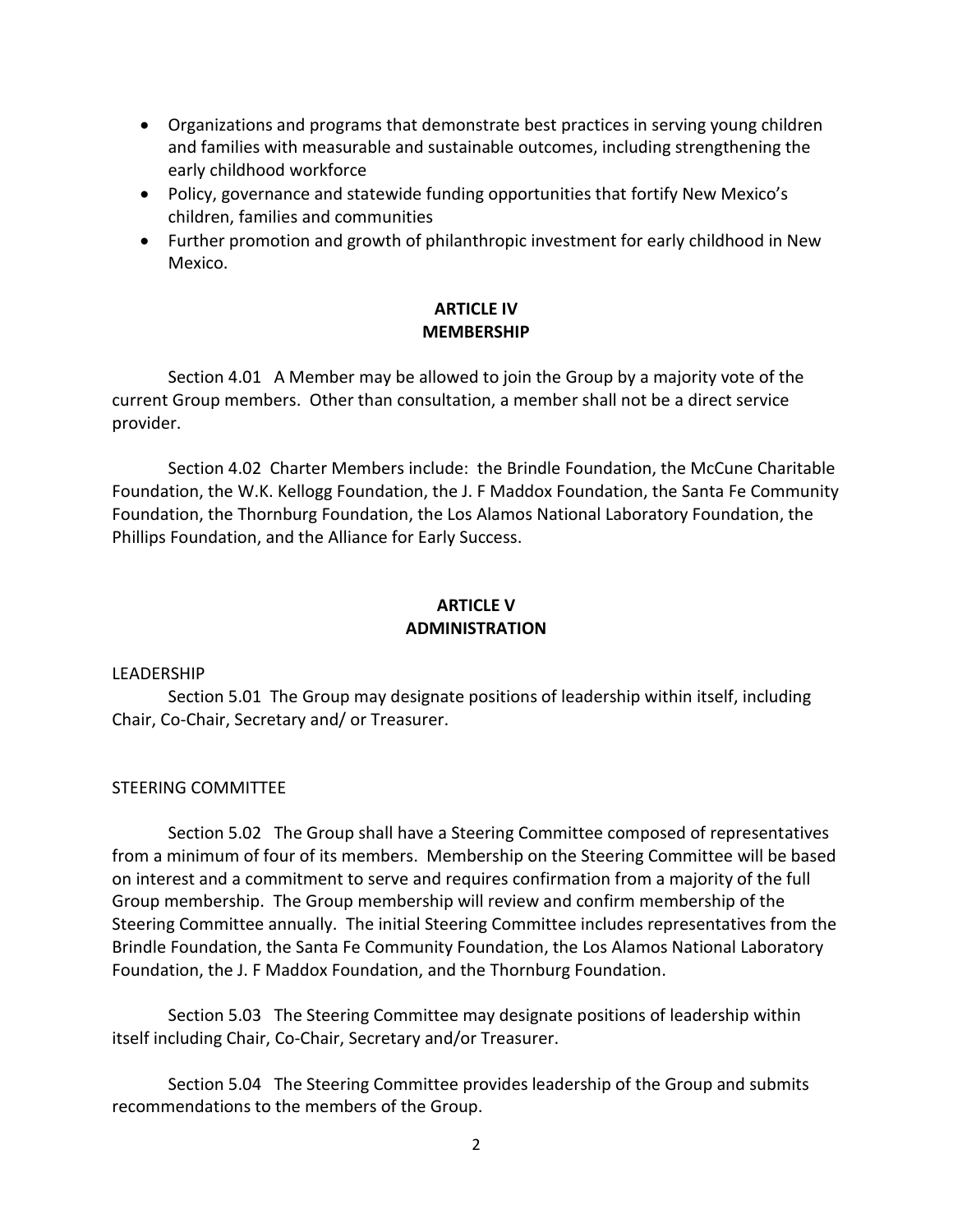#### SUBGROUPS

Section 5.05 Subgroups interested in collaborating on specific activities or issues may be formed at any time.

## GROUP ACTIONS

Section 5.06 Regardless of how many representatives of member entities are involved in the work of the Group, each member entity has only one vote when decisions are made requiring a vote of members.

Section 5.07 Any decision that results in a statement or policy position of the Group will either have the unanimous consent of representatives of Members allowed to vote for such action or must include a statement to the effect of, "we the undersigned members of the New Mexico Early Childhood Funders Group, …" Decisions may be made by the Group via meetings, electronic communications or other acceptable means. Actions of the Group, such as determining certain activities or policy priorities will be made by consensus or a majority vote of members.

Section 5.08 Decisions to disperse funds provided by Group members must be approved by representatives of Members that provided those funds unless otherwise agreed to by contributing Members at the time funds are provided to the Funding Agent.

## OTHER ADMINISTRATION

Section 5.09 The Group may hire a Group coordinator provided that funds exist to compensate the coordinator. The coordinator may also serve as a representative of a member entity but may not vote as a representative of that entity on matters concerning the coordinator's compensation, hiring or other circumstance involving the coordinator.

## GROUP DUES

Section 5.10 The Group may vote to institute an annual dues structure for voting members or may solicit additional contributions from members for the undertaking of the Group's activities. A vote to institute mandatory dues requires a three-quarters vote of approval of the entire membership.

## **MEETINGS**

Section 5.11 Meetings of the Group may be called or scheduled by the Steering Committee or through prior meetings of the Group. Meetings may be held in person, via electronic communications or a combination of both. Meetings are not considered public and members should seek approval of other members when inviting guests. To carry out the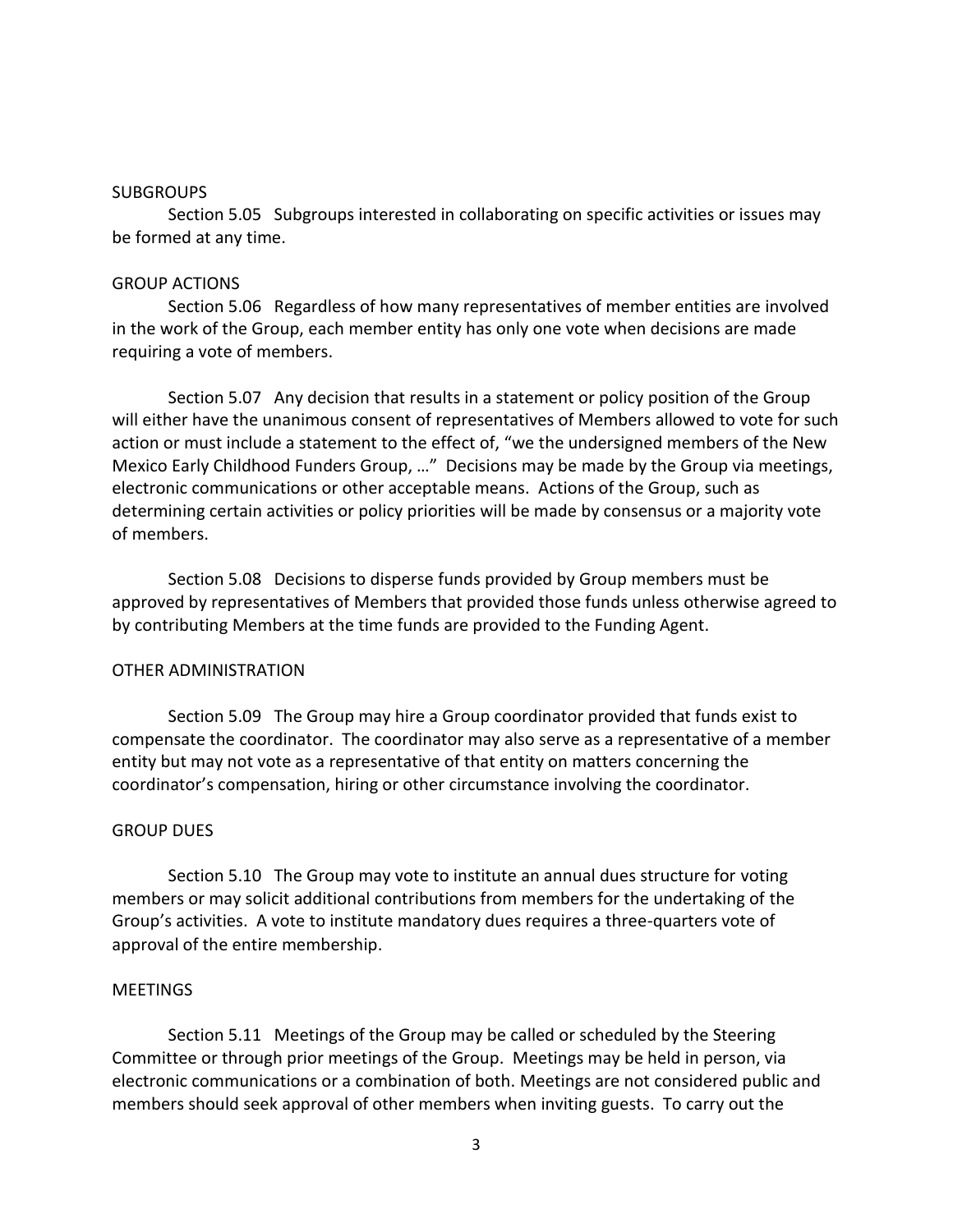purposes of the Group, it will often be advantageous to invite guests from early childhood programs, government agencies, special interest groups and others.

Section 5.12 Meetings of the Group will not require a quorum; however, decisions proposed at meetings will be conveyed to the entire membership for seeking agreement or consensus except where specifically noted otherwise in these Guidelines.

Section 5.13 Meetings of the NMECFG are considered "safe spaces" for the discussion of issues impacting early childhood in New Mexico or the actions and activities of the Group and may not be used by Members to solicit funds for Members. The Funding Agent may submit requests for funding for the administration of the Group.

Section 5.14 Notes or minutes from meetings of the Group shall be distributed to all Members as soon as possible after the meeting and before the following meeting of the Group.

# **ARTICLE VI CORE VALUES**

Members agree to adhere to these core values:

- Focus on collaboration maintaining direct and honest dialogue
- Respect equity with regard to race/ethnicity, culture and language in the distribution of resources
- Promote promising practices, evidence-based or rigorous research-informed and accountable efforts
- Honor locally designed approaches
- Value the changing needs of the field by engaging in on-going shared learning
- Respond to the evolving culture of New Mexico families by advocating for a greater investment in effective programs for children and families

# **ARTICLE VII AMENDMENTS TO THE OPERATING GUIDELINES**

These Operating Guidelines may be altered, amended or repealed and new Operating Guidelines may be adopted (i) by a three-quarters vote of the full membership present at any regular meeting or at any special meeting, provided that at least 5 business days written notice of an intention to alter, amend or repeal these Operating Guidelines or to adopt new Operating Guidelines at such meeting has been received by the entire membership, or (ii) at any time upon the unanimous consent of the membership.